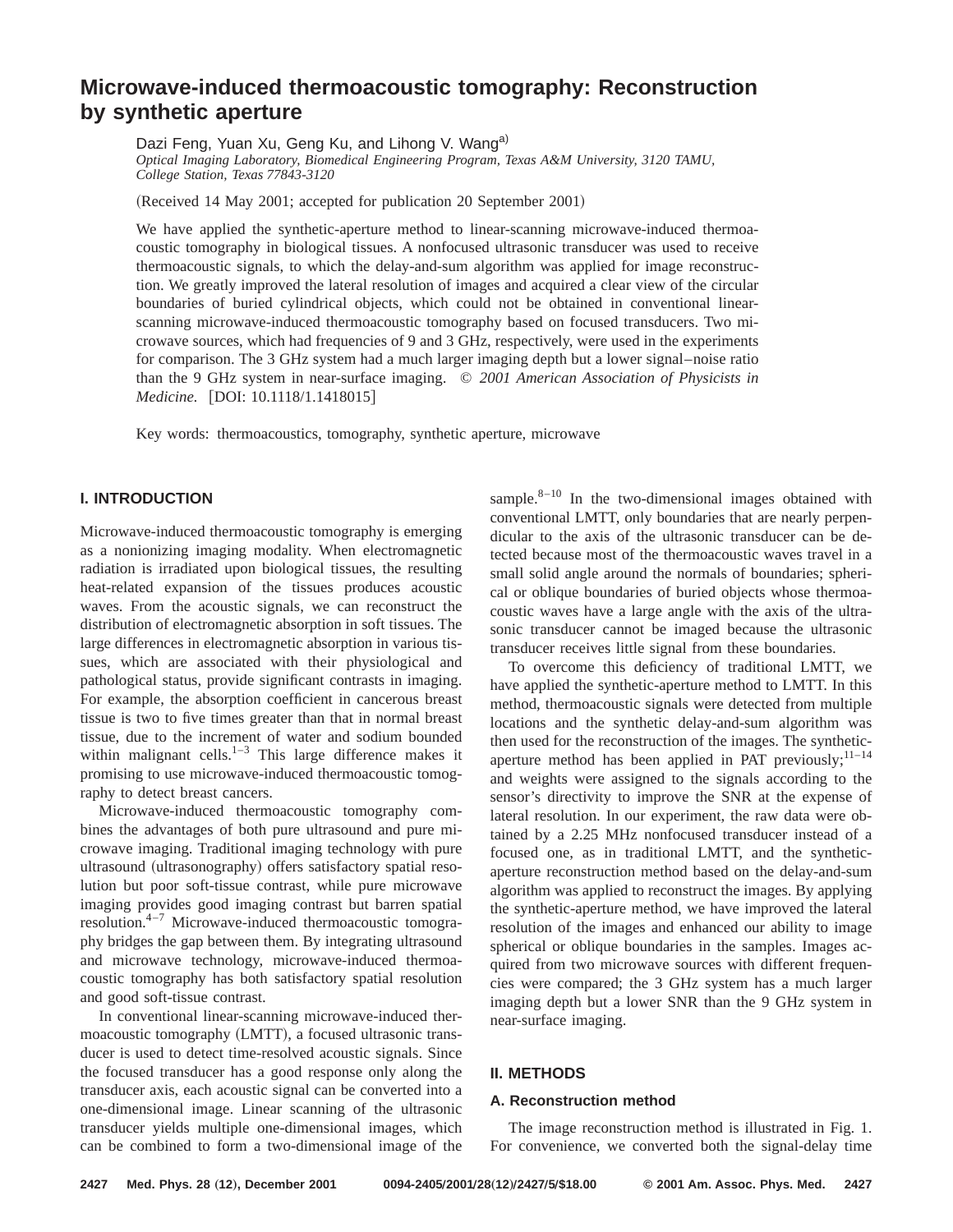

FIG. 1. Scanning and reconstruction method.

and the spatial distance into the number of pixels according to the speed of the acoustic wave traveling in the media. For the 50 MHz sampling rate,  $1 \mu s = 50$  pixels = 1.5 mm.

Because the transducer is nonfocused, it receives signals from a larger solid angle than does a focused counterpart. In the reconstruction, we evenly projected the signals to each point within the whole solid angle according to the time delay. The time delay corresponds to the distance from the transducer to the point to which we project the signal. This is the algorithm called ''delay and sum.'' In other words, the signal intensity of each point  $A(i, j)$  is the sum of the signals from the transducer at different positions delayed with the transit time from the transducer position to the point. So the signal intensity at any point,  $A(i, j)$ , can be expressed as

$$
A(i,j) = \sum_{k=0}^{M} B(k,l),
$$

where  $B(k, l)$  is the signal intensity coming from the *l*th pixel point in the signals and from the *k*th transducer scanning position, *M* is the total number of steps that the transducer scanned, and *l* is the distance from the *k*th transducer scanning position to the point  $(i, j)$ :

$$
l = \sqrt{(k-i)^2 + j^2}.
$$

Let us consider a point  $(i_1, j_1)$  where there is a thermoacoustic source. During the data acquisition, all the detectors will receive signals from this particular point after time delays determined by the above equation. Conversely, in the reconstruction, all the detectors contribute signals to this particular point with the appropriate time delays. On the other hand, for a point  $(i_2, j_2)$  where there is no source, few detectors contribute signals to this point after time delays determined by the above equation. Consequently, the reconstructed intensity at point  $(i_1, j_1)$  will be much greater than that at point  $(i_2, j_2)$ . In this reconstruction scheme, the detection can be artificially focused onto any specified point  $(i, j)$ , which is the basic concept of synthetic aperture.

We attempted to add some corrections to the delay-andsum algorithm but found them unnecessary. For example, we



FIG. 2. Experimental setup.

tried applying weights to the signals according to the transducer's directivity, as was done previously. It improved the SNR, but the lateral resolution deteriorated as a result. In our situation, we had already acquired a satisfactory SNR by averaging the thermoacoustic signals 100 to 200 times, indicating that the direct delay-and-sum algorithm works well in LMTT technology.

#### **B. Experimental setup**

The experimental setup for this study is shown in Fig. 2. A Cartesian system was set up for reference. The *z* axis is along the ultrasonic axis pointing downward. The *x* axis is perpendicular to the drawing plane and pointed outward. The *y* axis is in the drawing plane and points to the right.

In the experimental setup, microwave pulses of 9 or 3 GHz, with a width of 0.5  $\mu$ s were delivered into the samples. The sizes of the cross section of waveguides were 72 mm  $\times$ 34 mm in the 3 GHz system and 23 mm $\times$ 10 mm in the 9 GHz system. A function generator (DS345, Stanford Research System) was employed to trigger the microwave pulses and synchronize the sampling of an oscilloscope. A linear translation stage (MD2, Arrick Robotics), on which an ultrasonic transducer was mounted, was driven by a computer-controlled stepper motor. The transducer was scanned linearly. The nonfocused ultrasonic transducer (V323, Panametrics) mounted on the translation stage had a central frequency of 2.25 MHz and a 6 mm diam of an active element. A low-noise pulse preamplifier (500 PR, Panametrics) amplified the acoustic signals coming from the transducer. Then the amplified signals were collected and averaged by an oscilloscope (TDS-640A, Tektronix) and subsequently transferred to a personal computer. The acoustic waves from the sample were coupled to the ultrasonic transducer by mineral oil.

## **III. RESULTS AND DISCUSSION**

In this section, we will present and discuss the images acquired from the 3 GHz microwave system and the 9 GHz microwave system, respectively. The first two sets of images were acquired from the 9 GHz system. In the first set of images, we imaged a semicylindrical fat sample with a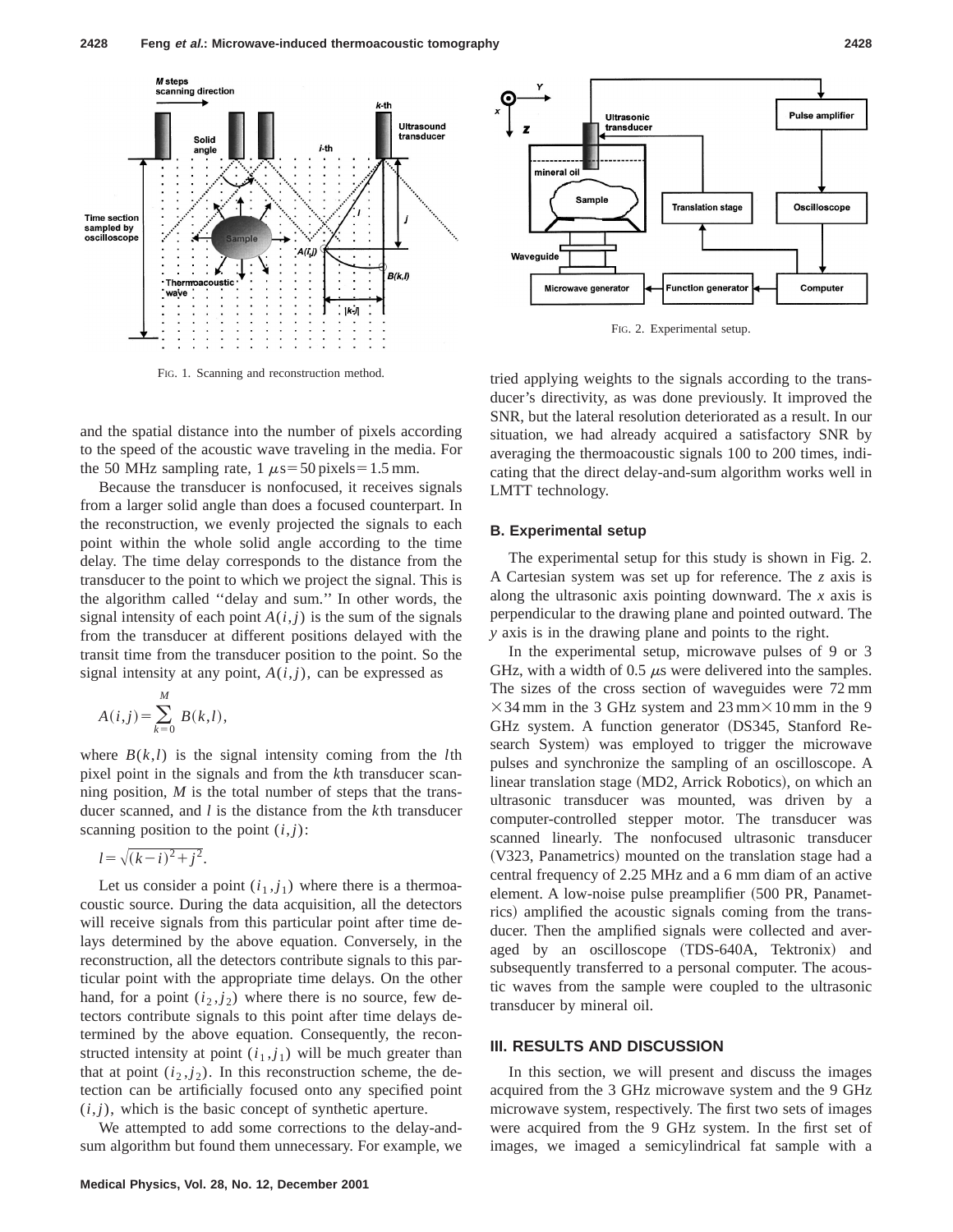

FIG. 3. (a) Cross-sectional picture of the sample with two curved boundaries marked with  $(1)$  and  $(2)$ ;  $(b)$  raw data of thermoacoustic signals acquired with the 9 GHz system, where the signals from the two curved boundaries are marked with  $(1)$  and  $(2)$ , respectively;  $(c)$  image after the reconstruction, where the images of the two curved boundaries are marked with  $(1)$  and  $(2)$ , respectively.

simple structure to verify the synthetic-aperture method. In the second set of images, we imaged a small fat cylinder containing several detailed structures. The third set of images was acquired, using the 3 GHz system, from two muscle cylinders buried in an ellipse of pork fat. Comparing the last two sets of images demonstrates the effects of different object shapes and the different frequencies of the microwave sources.

#### **A. Results**

The sample in the first set of images is a semicylinder of pork fat immersed in mineral oil. Figure  $3(a)$  shows a cross section of the semicylinder with two curved boundaries marked by  $(1)$  and  $(2)$ . The transducer is on the left side of the picture, pointing to the sample and moving along the ruler. The original signals from the transducer are shown in Fig.  $3(b)$ . Because the thermoacoustic waves were propagating almost perpendicularly to the boundaries, the lateral signals  $(1)$  and  $(2)$  in Fig. 3 $(b)$  were from the corresponding curved boundaries  $(1)$  and  $(2)$  in Fig. 3 $(a)$ . After reconstruction, the original signals  $(1)$  and  $(2)$  formed the curved boundaries  $(1)$  and  $(2)$  of the semicylinder in Fig. 3 $(c)$ . The synthetic-aperture method was proved to be effective in imaging the curved boundaries. The flat boundary of the semi-



FIG. 4. (a) Cross-sectional picture of the sample, a pork fat cylinder with one layer of connective tissue  $(1)$  and discrete layers of muscle;  $(b)$  raw data of thermoacoustic signals acquired with the 9 GHz system; (c) Image after the reconstruction, where the images of the connective tissue layer is marked with  $(1)$ .

cylinder is not visible in the image because this boundary was parallel to the axis of the transducer. The thermoacoustic waves from this flat boundary traveled perpendicularly to the axis of the transducer and never reached the transducer.

In the second set of images, Fig.  $4(a)$  is the cross section of the sample, which was a pork fat cylinder with one layer of connective tissue  $(1)$  and several small pieces of muscle. The transducer was mounted on the left side of the picture, pointing to the sample and moving along the ruler. The images before and after reconstruction are shown in Fig.  $4(b)$ and Fig.  $4(c)$ , respectively. The reconstructed image describes the structure of the sample very well. The connective tissue across the cylinder has been imaged clearly, as marked by  $(1)$  in Fig. 4 $(c)$ . The muscles have been imaged as three slides parallel to each other because of the different distances between the muscles and the transducer. Because of the lateral convolution effect caused by the 6 mm diam of the transducer, the images of the muscles were stretched and overlapped along the *y* direction.

In the 9 GHz system, because of the small cross-sectional area in the 9 GHz waveguide, the microwaves were incident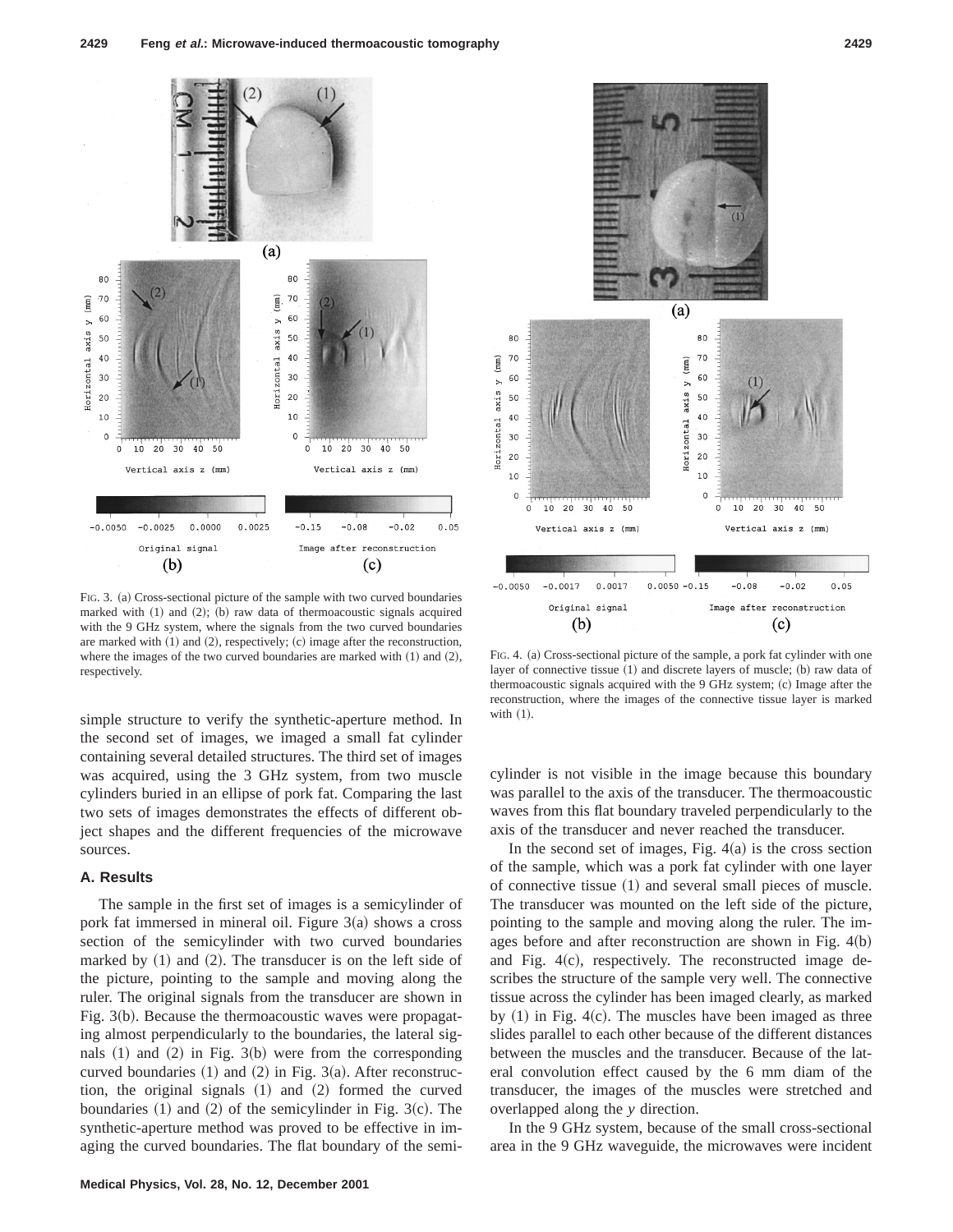

FIG. 5. (a) Cross-sectional picture of the sample, an ellipse of pork fat containing two muscle cylinders; (b) raw data of thermoacoustic signals acquired with the 3 GHz system; (c) image after the reconstruction.

upon the sample from the right to the left side along the transducer axis but in the opposite direction. In this case, the thermoacoustic waves emitted from the left curved edge were smaller than those emitted from the right curved edge. One reason is that the strong microwave absorption of the sample, especially the muscle layers in the sample in Fig. 4, decreased the intensity of the microwave field on the left side. The other reason is that the distribution of the microwave field, without considering sample absorption, also decreased with increasing distance from the sample to the outlet of the waveguide. Therefore, the left boundary of the sample in Fig.  $4(c)$  is much weaker than the right one.

In the above two images acquired with the 9 GHz system, objects in the right part of the image produce a mirror image due to reflected thermoacoustic waves from the boundaries of the container. The reflected signals could be eliminated by time gating, but for comparison they were kept to maintain the same image scale as the images from the 3 GHz system.

The third set of images shown in Fig. 5 was gathered with the 3 GHz system. Shown in Fig.  $5(a)$  is a cross section of the sample, which was an elliptic slab of pork fat with two muscle cylinders buried inside. With the sample being immersed in the mineral oil, the transducer pointed to the sample from the left side and moved along the ruler. In the 3 GHz system, the microwaves were incident upon the sample perpendicularly to the picture and pointed outward, which made the microwaves evenly distributed in the cross section of the sample. In the original signal data in Fig.  $5(b)$ , the signals from the muscle cylinder and the edge of the pork fat are spread into a hyperbola with similar shapes. The signals from the two muscle cylinders even cross each other in the center. After the reconstruction, the rebuilt image shown in Fig.  $5(c)$  is in good agreement with the real sample shown in Fig.  $5(a)$ .

## **B. Discussion**

From all of the images above, it is clear that the image resolution of curved boundaries of samples and of small cylinders is worse than that of horizontal boundaries, which emit thermoacoustic waves along the transducer axis. For example, the axial resolution of the slabs in Fig.  $4(c)$  is much better than that of the two small cylinders in Fig.  $5(c)$ . The reason is that when the thermoacoustic wave does not come from the center of the transducer's receiving solid angle, it may reach different parts of the transducer surface at different times. In this case, the pulse signal is broadened and this broadening of the pulse is proportional to the dimensions of the transducer surface. If the thermoacoustic waves come from the center of the receiving solid angle of the transducer, the resolution is optimized. The propagating direction of most thermoacoustic waves from curved boundaries and small cylinders have large angles with the transducer axis. In other words, when the transducer detects these thermoacoustic waves, they are not from the center of the receiving solid angle. Therefore even after reconstruction, the axial resolution of the curved boundaries or small cylinders has been compromised. Also because of the 6 mm diam of the transducer, all of the images have been stretched along the *y* direction and the lateral resolution has deteriorated. Therefore, the diameter of the active element of the transducer is a key to both the axial and lateral resolutions. We can alleviate the effect of stretching and improve the axial resolution of the images by reducing the diameter of the transducer at the cost of losing the SNR.

Comparing the above images before and after reconstruction, the SNR has been greatly improved by the reconstruction. In the delay-and-sum algorithm, the signal intensity of every point is the sum of the signals from different positions that the transducer scanned. From the perspective of the SNR and randomization of the noise, summing up signals from *k* different positions has the equivalent effect of averaging the signal *k* times and will increase the SNR by  $\sqrt{k}$  times. We can take advantage of this property to greatly reduce our average time in data acquisition and the dose of microwaves.

A comparison of the images in Fig.  $4(c)$  and Fig.  $5(c)$ shows that the 3 GHz system has a much larger image volume than the 9 GHz system due to the deeper penetration depth of the microwaves with a lower frequency and a larger cross section of the waveguide. For microwaves of 3 GHz, the penetration depths for muscle and fat are 1.2 and 9 cm,